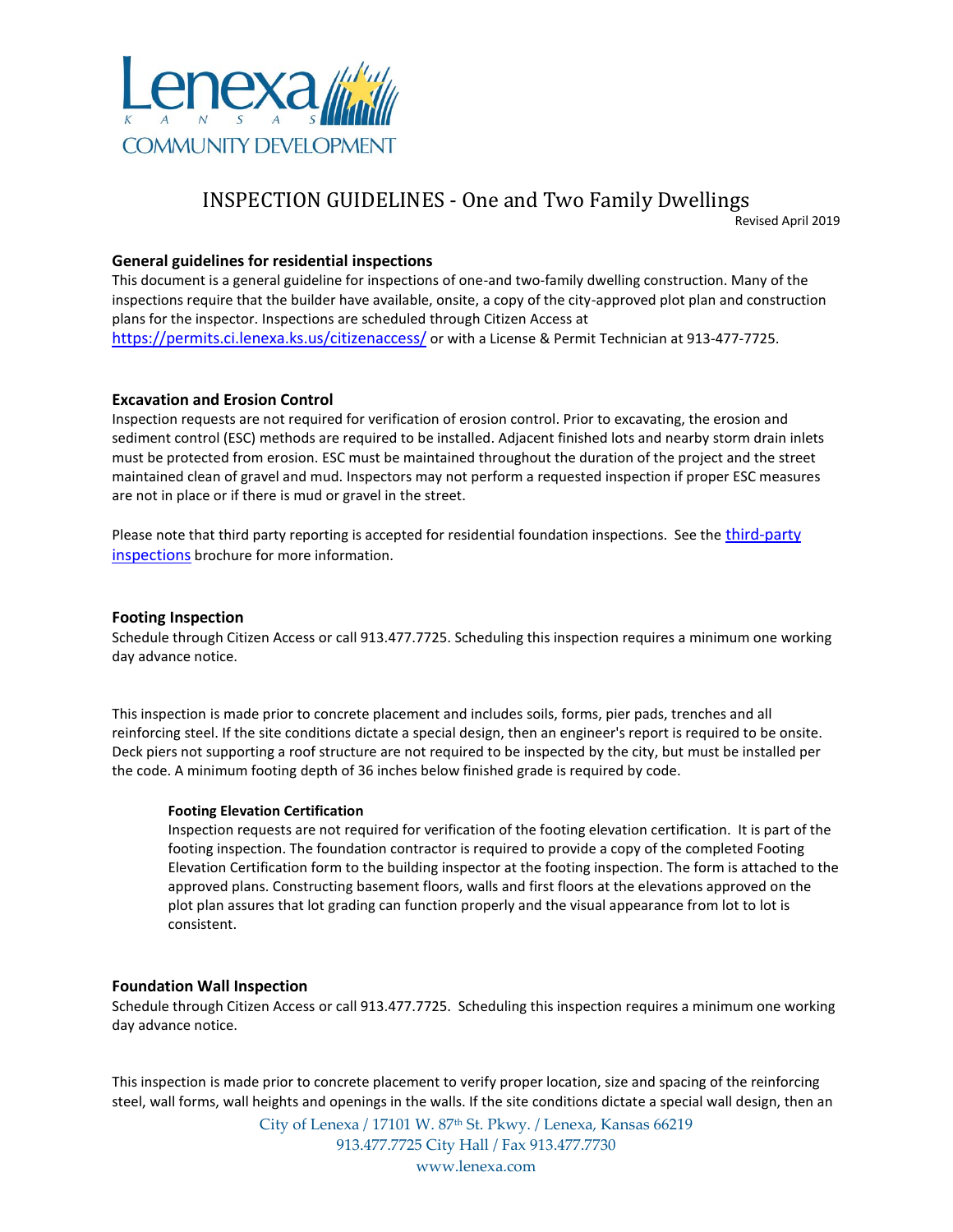

engineer's report is required to be onsite. On some construction drawings lateral bracing methods dictate certain types of anchoring devices be installed in the concrete. Prior to the inspection, these devices (straps and/or anchors) must be in place. A [UFER ground](http://www.lenexa.com/Assets/departments/commdev/pdfs/Ufer%20Ground.pdf) is also required for new home construction.

## **Minimum Low Opening (MLO) / Minimum Floor Elevation (MFE)**

Inspection requests are not required for verification of the MLO/MFE. It is part of the foundation wall inspection. Depending on the site situation or the design elevation readings for the MLO / MFE may need to be taken. If so, the contractor is responsible for submitting to the City Engineering Division of the Department of Community Development a certification sealed by a Kansas licensed surveyor to verify that no building openings are located below the design flood elevations in accordance with the city approved plot plan. Inspections beyond foundation will be scheduled prior to receipt of this information.

## **Underslab Plumbing**

Schedule through a License & Permit Technician by calling 913.477.7725. Scheduling this inspection requires a minimum one working day advance notice.

This is an inspection of the underslab plumbing lines prior to the slab being poured. An air or water test is not required for one-and two- family dwellings.

## **Garage / Basement Slab**

Schedule through Citizen Access or call 913.477.7725.

This inspection verifies proper placement, size and location of the reinforcing steel in concrete floors prior to concrete placement. If a city standard is referenced on the plans, the contractor should have it available onsite for the inspector. A vapor barrier is required for concrete slabs below living space. Slab edge insulation is required for basement walk-outs.

## **WRB / BWP / Connectors**

Schedule through Citizen Access or call 913.477.7725. Scheduling this inspection requires a minimum one working day advance notice.

This is an inspection of a representative sample of the structural braced wall panels (BWP), the weather resistive barrier (WRB) and hardware for porch post/beam connections.

## **Rough-In**

Schedule through Citizen Access or call 913.477.7725. Scheduling this inspection requires a minimum one working day advance notice.

This is an inspection of the entire building system's rough-in, including the electrical service/wiring and the plumbing and mechanical work systems. The inspection is to be made prior to the installation of insulation and drywall. The city approved plot plan and construction plans are required to be onsite for this inspection.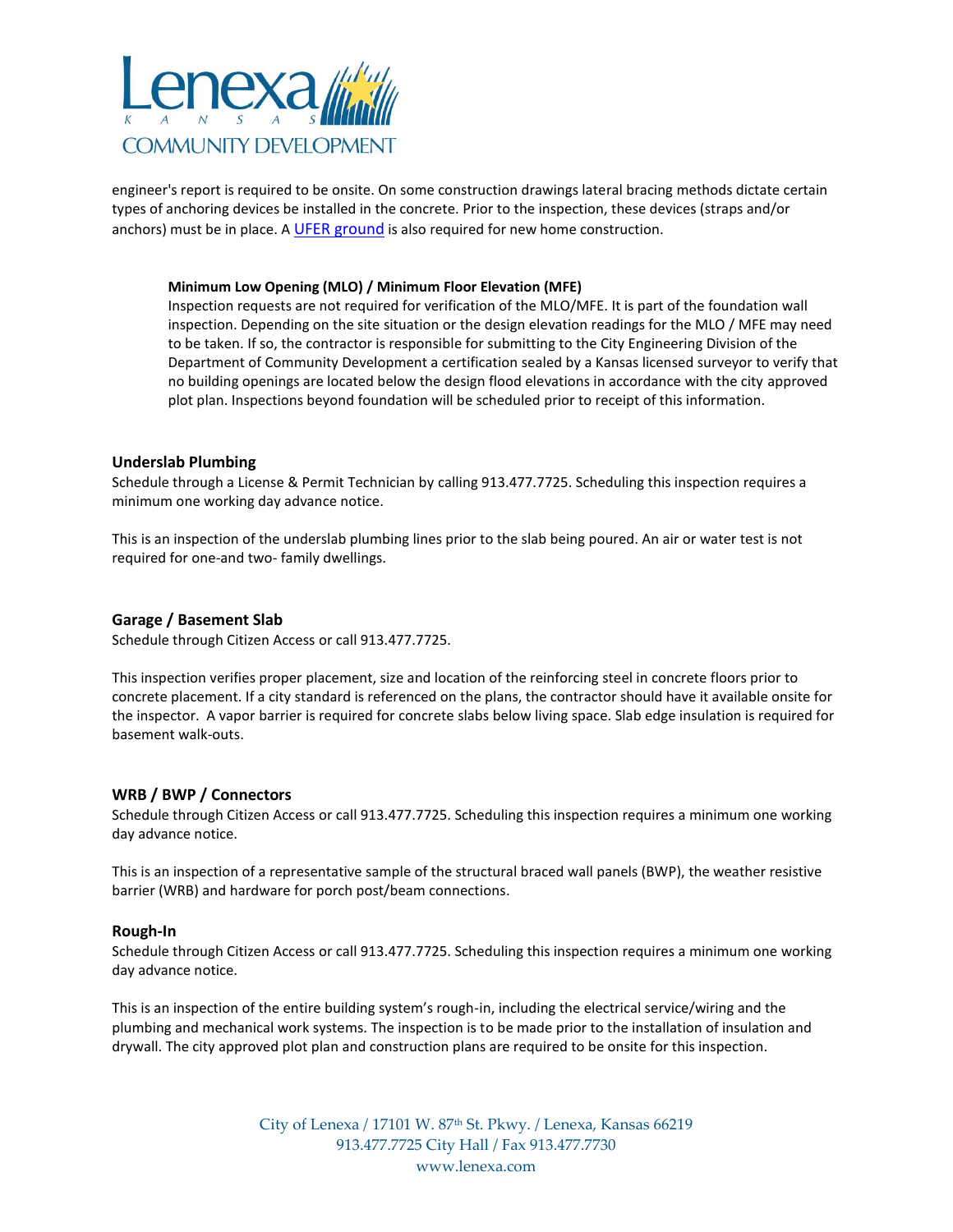

## **Electrical Service**

Schedule through Citizen Access or call 913.477.7725. Scheduling this inspection requires a minimum one working day advance notice.

This inspection is typically done along with the rough-in inspection. Upon approval of the inspection, the city will contact the utility company to authorize a meter.

## **Gas Pressure Test**

Schedule through Citizen Access or call 913.477.7725. Scheduling this inspection requires a minimum one working day advance notice.

This inspection can be scheduled separately or as part of the rough-in inspection. The inspector looks at all interior gas line piping to ensure it holds the proper test pressure. In order for the city to authorize a meter from the utility company, the piping must be connected to a properly vented gas appliance. Upon approval of the inspection, the city will contact the utility company to authorize a meter.

## **Insulation**

Schedule through Citizen Access or call 913.477.7725. Scheduling this inspection requires a minimum one working day advance notice.

This is an inspection of the insulation installed within inaccessible walls, floors and chases prior to sheetrock installation. The city will consider accepting compliance reports from approved energy-efficiency consultants, contractors, raters or auditors in lieu of having a city inspection; however, the report needs to be approved by the city before installing any wallboard.

# **Sheetrock**

Schedule through Citizen Access or call 913.477.7725. Scheduling this inspection requires a minimum one working day advance notice.

This inspection is required for duplexes or town homes, or when noted on the rough-in inspection report. The inspection includes checking the fire-resistive rating between the garage and living space, unit separation walls in duplexes and town homes, the moisture resistive wallboard in restrooms and the nailing pattern when drywall is used for structural wall bracing. If multiple layers are involved for fire-rated walls, each layer must be inspected prior to proceeding to additional layers or applying finish materials. Approved plans are required onsite.

# **Lath / Stucco**

Schedule through Citizen Access or call 913.477.7725. Scheduling this inspection requires a minimum one working day advance notice.

This is an inspection of the metal lath and related accessories before applying stucco. The inspector will look for proper lapping and attachment of lath, location of expansion and control joints, size, locations and installation of accessories. Stucco should not be applied before drywall and roofing. The factory-prepared cementitious mixtures of plaster must be onsite for this inspection. If a three-coat system is proposed, the inspector and stucco applicator or constructor will make special arrangements to assure compliance with ASTM C 926.